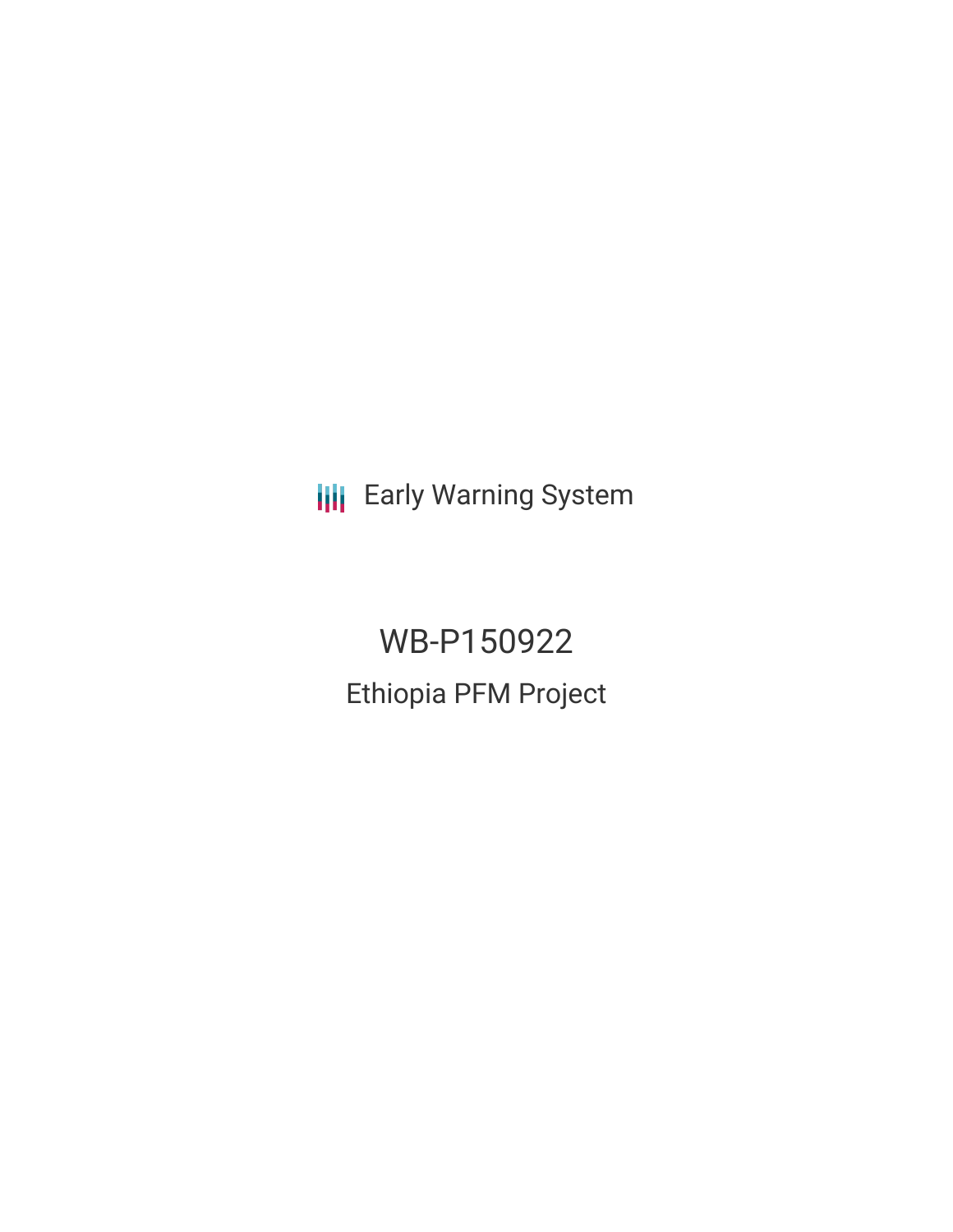| Countries                      | Ethiopia                                     |
|--------------------------------|----------------------------------------------|
| <b>Financial Institutions</b>  | World Bank (WB)                              |
| Status                         | Active                                       |
| <b>Bank Risk Rating</b>        | C                                            |
| <b>Voting Date</b>             | 2016-02-26                                   |
| <b>Borrower</b>                | Ministry of Finance and Economic Cooperation |
| Sectors                        | Finance, Law and Government                  |
| <b>Investment Type(s)</b>      | Loan                                         |
| <b>Investment Amount (USD)</b> | $$33.00$ million                             |
| <b>Project Cost (USD)</b>      | $$33.00$ million                             |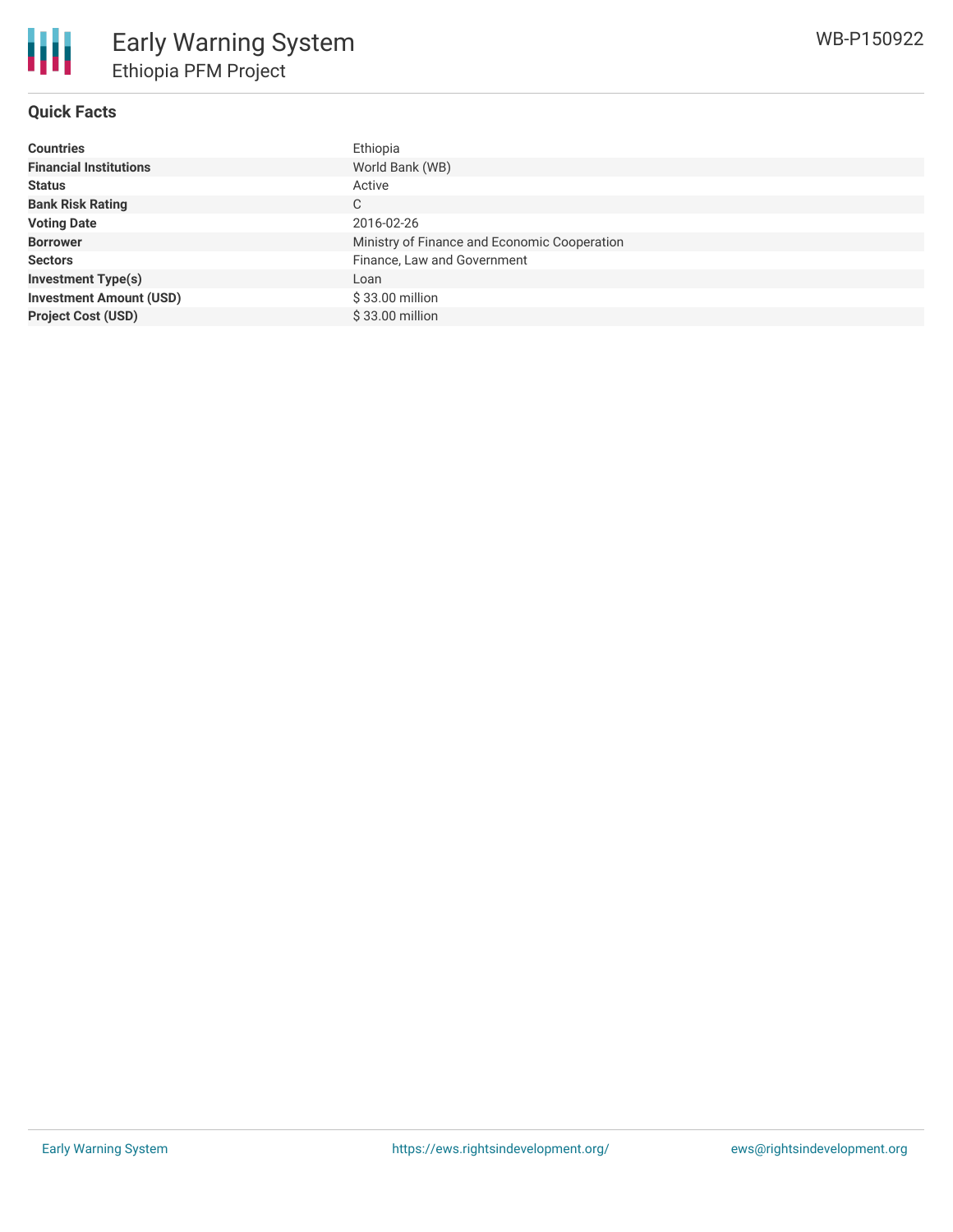

# **Project Description**

This project finances the improvement of efficiency, transparency and accountability of public expenditure at the federal and regional levels. This includes supporting the government's efforts to implement new public financial management reforms and the strengthening accountability institutions.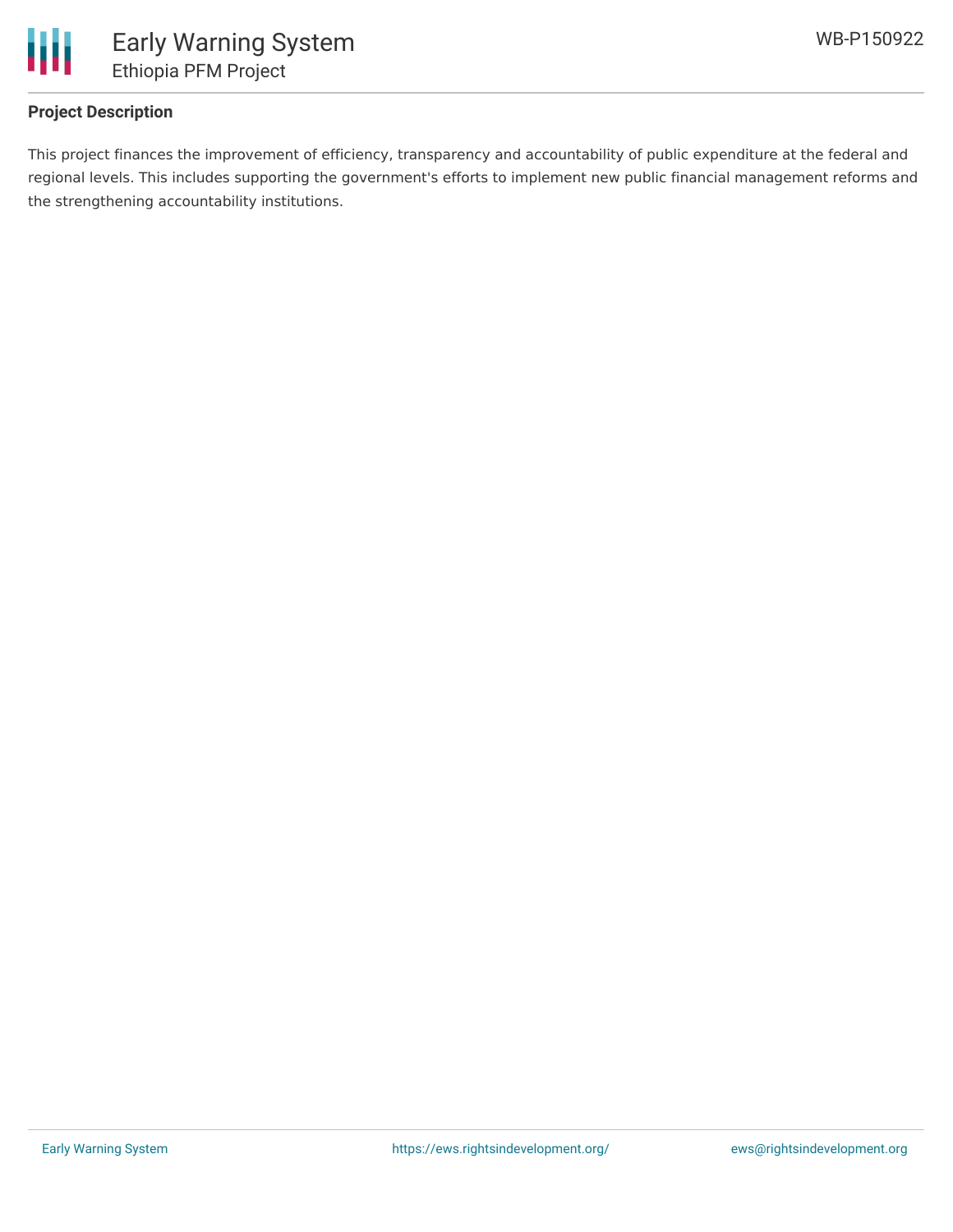

# **Investment Description**

World Bank (WB)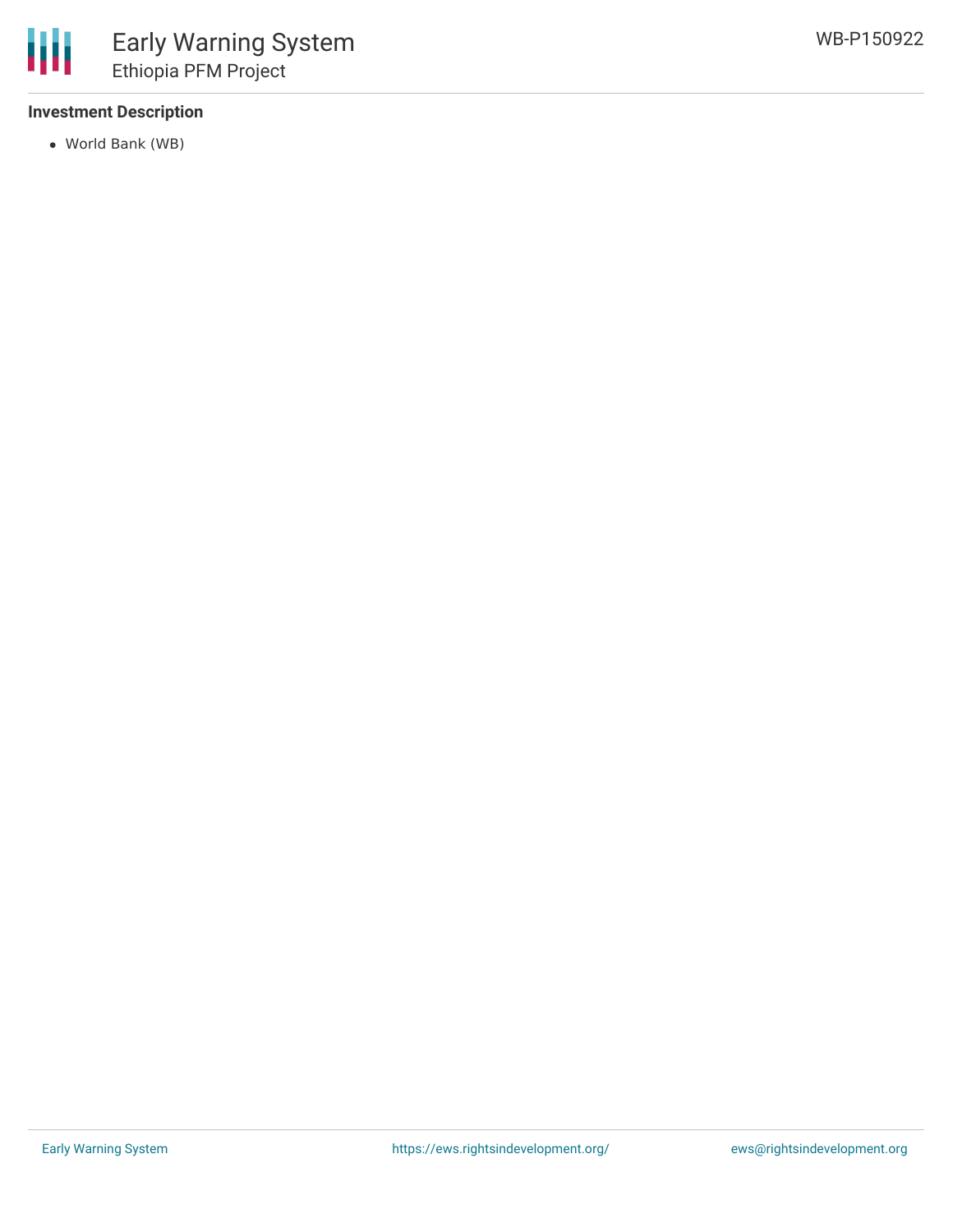## **Contact Information**

World Bank Contact: Eric Brintet Title: Lead Financial Management Spec Tel: 5358+4157 / Email: ebrintet@worldbank.org Contact: Yoko Kagawa Title: Senior Operations Officer Tel: 458-1923 Email: ykagawa@worldbank.org

Implementing Agencies Name: MOFEC-ETHIOPIA Contact: Mussa Mohammed Title: Director Tel: 251-9111204564 Email: infoemcp@mofed.gov.et

The InfoShop The World Bank 1818 H Street, NW Washington, D.C. 20433 Telephone: (202) 458-4500 Fax: (202) 522-1500 Web: http://www.worldbank.org/infoshop

### ACCOUNTABILITY MECHANISM OF WORLD BANK

The World Bank Inspection Panel is the independent complaint mechanism and fact-finding body for people who believe they are likely to be, or have been, adversely affected by a World Bank-financed project. If you submit a complaint to the Inspection Panel, they may investigate to assess whether the World Bank is following its own policies and procedures for preventing harm to people or the environment. You can contact the Inspection Panel or submit a complaint by emailing ipanel@worldbank.org. You can learn more about the Inspection Panel and how to file a complaint at: http://ewebapps.worldbank.org/apps/ip/Pages/Home.aspx.